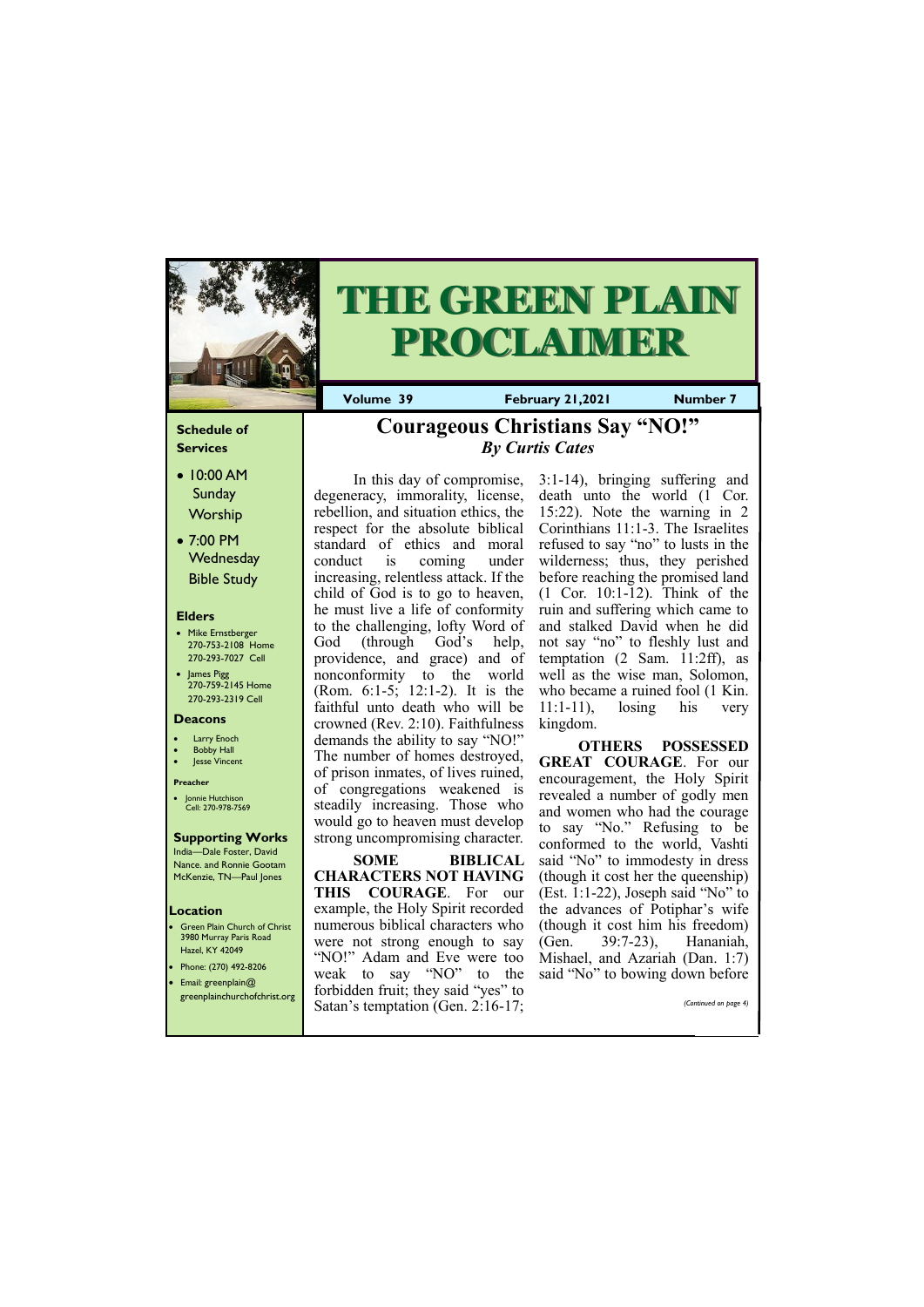# NEWS AND NOTES

*REMEMBER IN PRAYER: Green Plain members*: Remember Faye Travis, Peggy Jarvis, Rex Enoch, Mary Crutchfield, Joanne Barnes, Maxine Pool, Hayes and Marjorie Grady, Jim Fielder, Griselda Adams, Larry Enoch, Carolyn Byars, Mary and Jim Lowrie, Mary and Jesse Vincent and Steve Enoch.

*Family and Friends:* Helen Tidwell, Jenne Pool, Teresa Tacker, Betty Pond, Bryan White, Meredith Enoch, Kenneth Mizell, , Janice Canter, , Andrea Phillips, Donald and Dorothy Cook, Sandra Cook Downs, Kevin Smith, Dale Pentecost Jaime Aguavo, Jr., Steve Ernestberger and Brett Wyatt.

- **PANTRY ITEMS February 2021: 7—SpaghettiOs; 14—Jello; 21—Apple Sauce; 28—Tuna.** Please bring any additional items you wish for the "blessing box" which is located next to the breezeway on the north side of the building.
- **February 2021 Anniversaries:** None. **Birthdays:** 8-Krysta Smith; 19-Maxine Pool; 25-Jan Pigg. If we have left anyone out please let us know.
- **We offer FREE BIBLE CORRECPONDENCE COURSES through the mail. Enroll on our website or send your name and return mailing address to the address on the first page of this bulletin. You may also call 270-978-7569 or you may email us at greenplain@greenplainchurchofchrist.org.**

**Page 2**

**ONLINE SPIRITUAL RESOURCES Gospel Broadcasting Network https://gbntv.org/**

**World Video Bible School https://store.wvbs.org/wvbs-splashpage.html**

> **A Bible Answer https://abibleanswertv.org/**

> > **Good News Today http://gnttv.org/**

**In Search of the Lord's Way http://searchtv.org/**



**This Week: What type of insect did John the immerser eat in the wilderness?**

*Last Week:* On what day of the week was Jesus raised from the dead?

*Answer:* On the first day of the week (Matthew 28:1-10; Mark 16:2-6; Luke 24:1-4; John 20:1-10).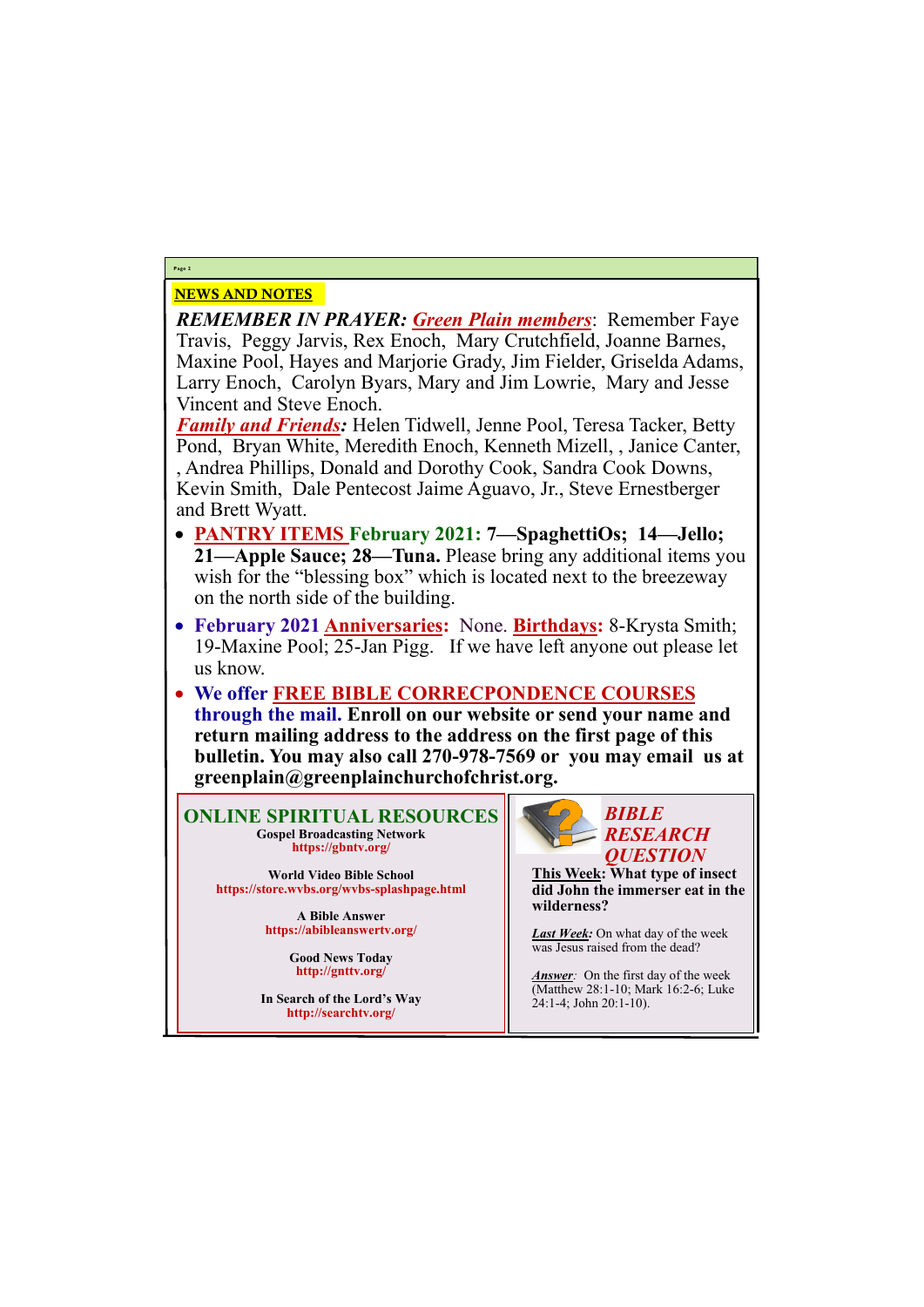**Page 3**

## **Led by the spirit** *By Roy J. Hearn*

Romans 8:14 says: "For as many as are led by the Spirit of God, they are the sons of God." Everyone interested in salvation should understand how this is accomplished. Often it is shrouded in darkness, due to false teaching, and people fail to investigate God's Word, and are thereby deceived.

1. **Faith is produced by the Word of God**. Jesus prayed for a certain class of people, that is, those who believe on Him through the words of the apostles, His personal representatives on earth (John 14:26; 16:13-15; 2 Cor. 5:18-20). John 20:30-31 shows that saving faith comes through the written Word of God. Peter said that the Gentiles believed by hearing the Word from his mouth (Acts 15:8).

The church of Christ is often misrepresented. Opposers say God must do the converting and say we deny it. Also, that one must be converted by the Spirit and power of God and imply we deny it. Some say that the heart is changed by faith and that faith is a gift from God and say we deny that. But we believe all these things to be true. There is no difference on what God does, but how He does it. "To the law and to the testimony" (Isa. 8:20) and let that decide.

The Apostle Paul testifies that faith comes by hearing the Word of God (Rom. 10:17). But that one must hear before faith can be produced (Rom. 10:14). There is no belief without first hearing the Word. All these witnesses agree. The only difference is that now the Word that produces faith is written in the New Testament. Paul told Timothy to preach the things he had heard from him with many witnesses (2 Tim. 2:2). Further, he said that we should stand fast in the Word he had taught whether by word or letter (2 The. 2:15), and that any who would

2. **How the Holy Spirit gives faith**. As shown above, in reference to John 16:13- 15, the Spirit was sent to the apostles to guide them into all truth. 1 Peter 1:12 says they preached the Gospel with the Holy Spirit sent down from heaven. Acts 2:1-4 reveals the coming of the Holy Spirit, and that the apostles began to speak with other languages as the Spirit gave them utterance. In Revelation 2:1, Christ said, "Unto the angel of the church of Ephesus write." Verse 7 says, "He that hath an ear, let him hear what the Spirit saith unto the churches." So, the Spirit speaks through the written Word.

Where is all this found? In the New Testament. 2 Timothy 3:16-17 says that the Scripture furnishes all one needs for perfection. 2 Peter 1:3 states that everything that pertains to life and godliness comes through knowledge, and for that reason one should study (2 Tim. 2:15).

teach a different doctrine would be accursed preached they were pricked in their hearts— (Gal. 1:6-9). made believers. The Word of God is the

3. **How people are converted by the power of God**. Romans 1:16 says the Gospel is the power of God unto salvation to every one that believes it, and that faith comes by hearing (Rom. 10:17). This Word was given by the Holy Spirit to the apostles (1 Cor. 2:13). Paul said the Gospel came to him by revelation (Gal. 1:11-12). Peter affirmed that the Gentiles were purified by faith, which was produced by his preaching (Acts 15:7- 9). Also, one purifies his soul in obedience to the Truth (1 Pet. 1:22).

Without doubt, therefore, the Scripture teaches that faith is a gift of God, but that it comes from the study of God's Word, and not by some mysterious, direct means.

4. **This is demonstrated by divine example**. Acts 2 reveals that the Holy Spirit spoke through the apostles to the multitudes (Acts 2:1-4, 22). When they heard the Word